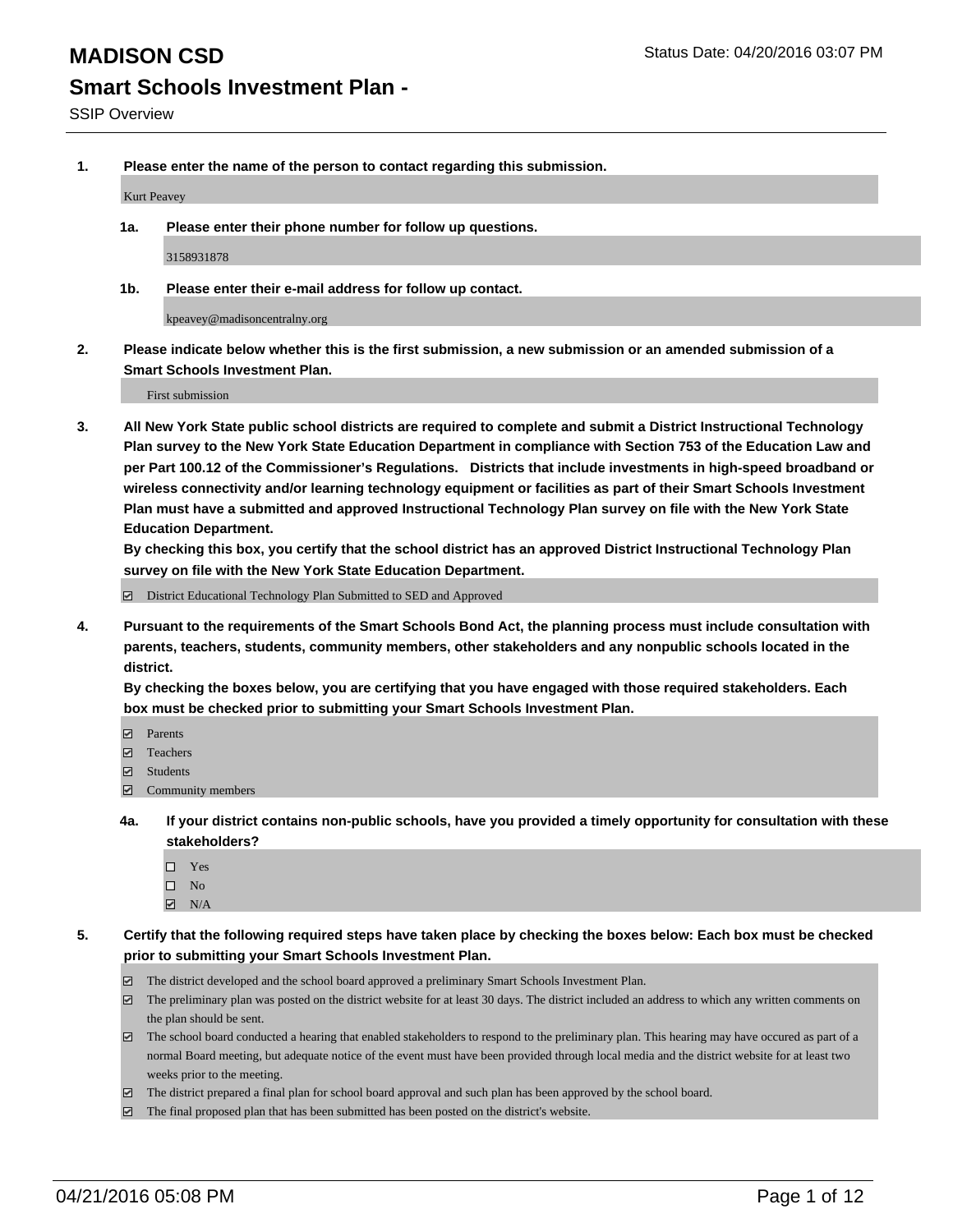SSIP Overview

**5a. Please upload the proposed Smart Schools Investment Plan (SSIP) that was posted on the district's website. Note that this should be different than your recently submitted Educational Technology Survey. The Final SSIP, as approved by the School Board, should also be posted on the website and remain there during the course of the projects contained therein.**

Smart Schools Investment Plan Submission original.pdf

**6. Please enter an estimate of the total number of students and staff that will benefit from this Smart Schools Investment Plan based on the cumulative projects submitted to date.**

590

**7. An LEA/School District may partner with one or more other LEA/School Districts to form a consortium to pool Smart Schools Bond Act funds for a project that meets all other Smart School Bond Act requirements. Each school district participating in the consortium will need to file an approved Smart Schools Investment Plan for the project and submit a signed Memorandum of Understanding that sets forth the details of the consortium including the roles of each respective district.**

 $\Box$  The district plans to participate in a consortium to partner with other school district(s) to implement a Smart Schools project.

**8. Please enter the name and 6-digit SED Code for each LEA/School District participating in the Consortium.**

| <b>Partner LEA/District</b> | <b>ISED BEDS Code</b> |
|-----------------------------|-----------------------|
| (No Response)               | (No Response)         |

**9. Please upload a signed Memorandum of Understanding with all of the participating Consortium partners.**

(No Response)

**10. Your district's Smart Schools Bond Act Allocation is:**

\$498,604

**11. Enter the budget sub-allocations by category that you are submitting for approval at this time. If you are not budgeting SSBA funds for a category, please enter 0 (zero.) If the value entered is \$0, you will not be required to complete that survey question.**

|                                       | Sub-<br>Allocations |
|---------------------------------------|---------------------|
| <b>School Connectivity</b>            | 0                   |
| Connectivity Projects for Communities | 0                   |
| <b>Classroom Technology</b>           | 175,000             |
| Pre-Kindergarten Classrooms           | $\Omega$            |
| Replace Transportable Classrooms      | $\Omega$            |
| High-Tech Security Features           | 0                   |
| Totals:                               | 175,000.00          |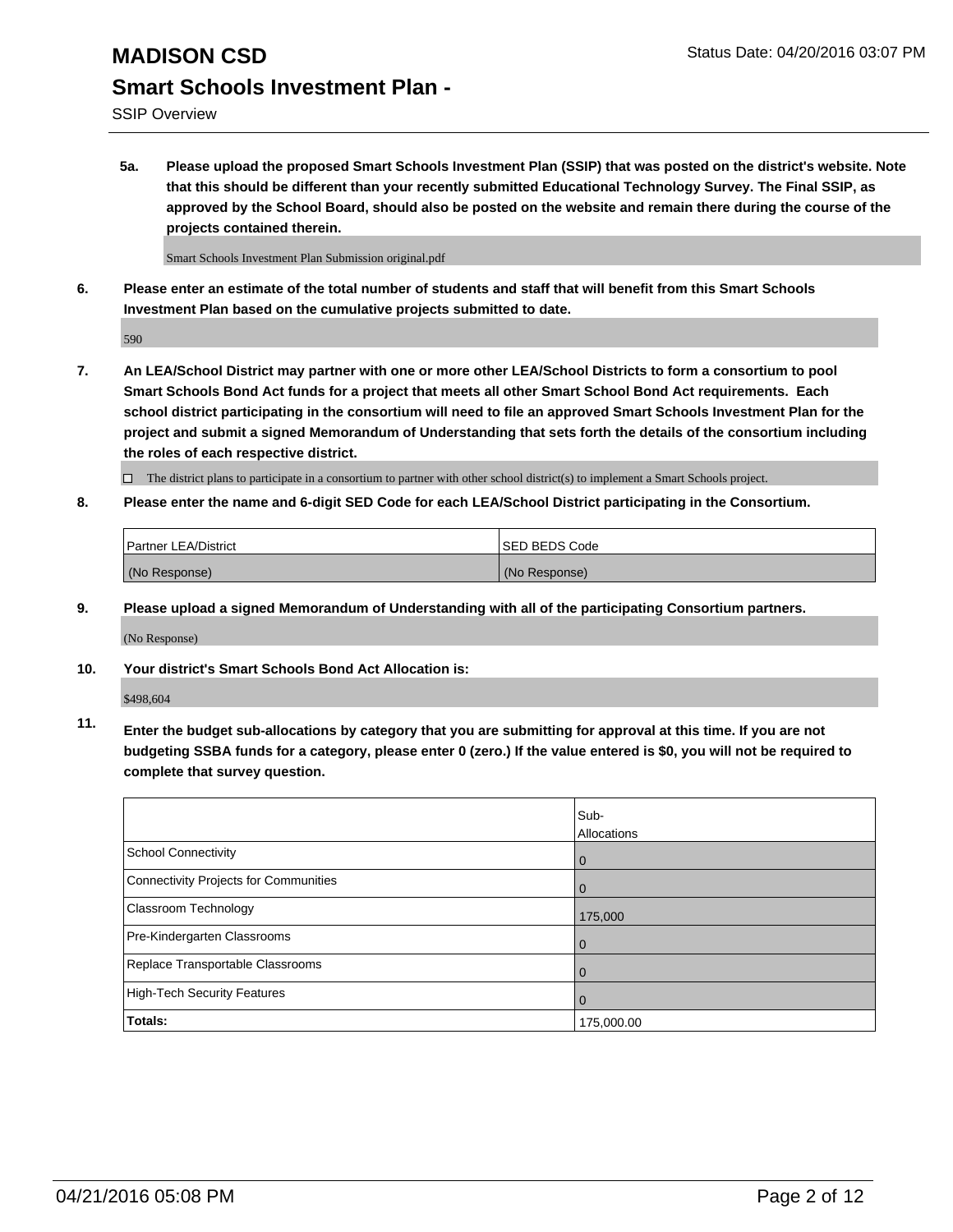School Connectivity

- **1. In order for students and faculty to receive the maximum benefit from the technology made available under the Smart Schools Bond Act, their school buildings must possess sufficient connectivity infrastructure to ensure that devices can be used during the school day. Smart Schools Investment Plans must demonstrate that:**
	- **sufficient infrastructure that meets the Federal Communications Commission's 100 Mbps per 1,000 students standard currently exists in the buildings where new devices will be deployed, or**
	- **is a planned use of a portion of Smart Schools Bond Act funds, or**
	- **is under development through another funding source.**

**Smart Schools Bond Act funds used for technology infrastructure or classroom technology investments must increase the number of school buildings that meet or exceed the minimum speed standard of 100 Mbps per 1,000 students and staff within 12 months. This standard may be met on either a contracted 24/7 firm service or a "burstable" capability. If the standard is met under the burstable criteria, it must be:**

**1. Specifically codified in a service contract with a provider, and**

**2. Guaranteed to be available to all students and devices as needed, particularly during periods of high demand, such as computer-based testing (CBT) periods.**

**Please describe how your district already meets or is planning to meet this standard within 12 months of plan submission.**

(No Response)

- **1a. If a district believes that it will be impossible to meet this standard within 12 months, it may apply for a waiver of this requirement, as described on the Smart Schools website. The waiver must be filed and approved by SED prior to submitting this survey.**
	- □ By checking this box, you are certifying that the school district has an approved waiver of this requirement on file with the New York State Education Department.
- **2. Connectivity Speed Calculator (Required)**

|                         | Number of<br>Students | Multiply by<br>100 Kbps | Divide by 1000 Current Speed<br>to Convert to<br>Reauired<br>Speed in Mb | lin Mb             | Expected<br>Speed to be<br>Attained Within   Required<br>12 Months | <b>Expected Date</b><br>l When<br>Speed Will be<br>l Met |
|-------------------------|-----------------------|-------------------------|--------------------------------------------------------------------------|--------------------|--------------------------------------------------------------------|----------------------------------------------------------|
| <b>Calculated Speed</b> | (No<br>Response)      | (No Response)           | (No<br>Response)                                                         | l (No<br>Response) | (No<br>Response)                                                   | l (No<br>Response)                                       |

#### **3. Briefly describe how you intend to use Smart Schools Bond Act funds for high-speed broadband and/or wireless connectivity projects in school buildings.**

(No Response)

**4. Briefly describe the linkage between the district's District Instructional Technology Plan and the proposed projects. (There should be a link between your response to this question and your response to Question 1 in Part E. Curriculum and Instruction "What are the district's plans to use digital connectivity and technology to improve teaching and learning?)**

(No Response)

**5. If the district wishes to have students and staff access the Internet from wireless devices within the school building, or in close proximity to it, it must first ensure that it has a robust Wi-Fi network in place that has sufficient bandwidth to meet user demand.**

**Please describe how you have quantified this demand and how you plan to meet this demand.**

(No Response)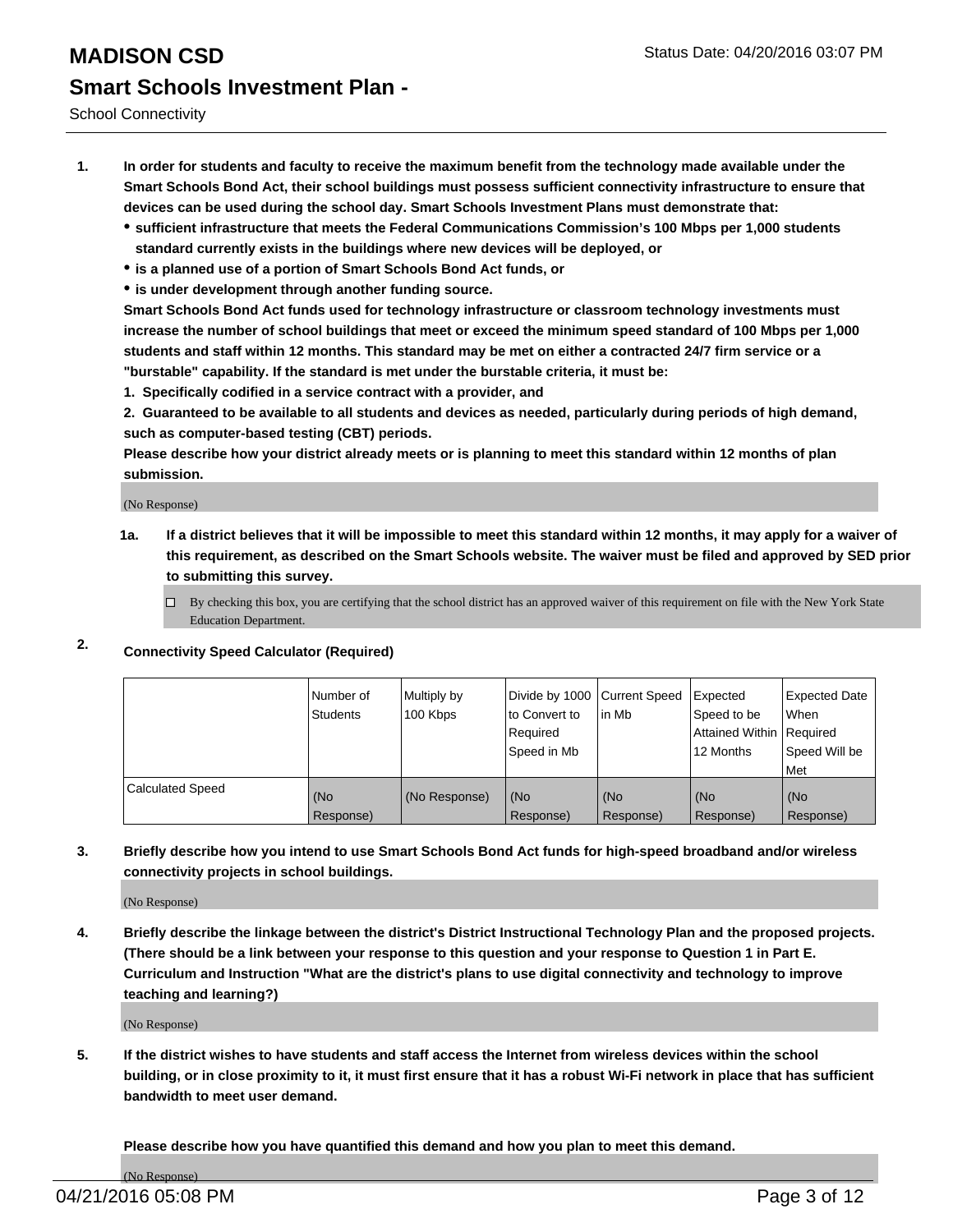School Connectivity

**6. As indicated on Page 5 of the guidance, the Office of Facilities Planning will have to conduct a preliminary review of all capital projects, including connectivity projects.**

| Project Number |  |
|----------------|--|
| (No Response)  |  |

**7. Certain high-tech security and connectivity infrastructure projects may be eligible for an expedited review process as determined by the Office of Facilities Planning.**

**Was your project deemed eligible for streamlined review?**

(No Response)

**8. Include the name and license number of the architect or engineer of record.**

| <sup>1</sup> Name | l License Number |
|-------------------|------------------|
| (No Response)     | (No Response)    |

**9. If you are submitting an allocation for School Connectivity complete this table. Note that the calculated Total at the bottom of the table must equal the Total allocation for this category that you entered in the SSIP Overview overall budget.** 

|                                            | Sub-              |
|--------------------------------------------|-------------------|
|                                            | <b>Allocation</b> |
| Network/Access Costs                       | (No Response)     |
| <b>Outside Plant Costs</b>                 | (No Response)     |
| School Internal Connections and Components | (No Response)     |
| <b>Professional Services</b>               | (No Response)     |
| Testing                                    | (No Response)     |
| <b>Other Upfront Costs</b>                 | (No Response)     |
| <b>Other Costs</b>                         | (No Response)     |
| Totals:                                    |                   |

| Select the allowable expenditure | Item to be purchased | Quantity      | Cost per Item | Total Cost    |
|----------------------------------|----------------------|---------------|---------------|---------------|
| type.                            |                      |               |               |               |
| Repeat to add another item under |                      |               |               |               |
| each type.                       |                      |               |               |               |
| (No Response)                    | (No Response)        | (No Response) | (No Response) | (No Response) |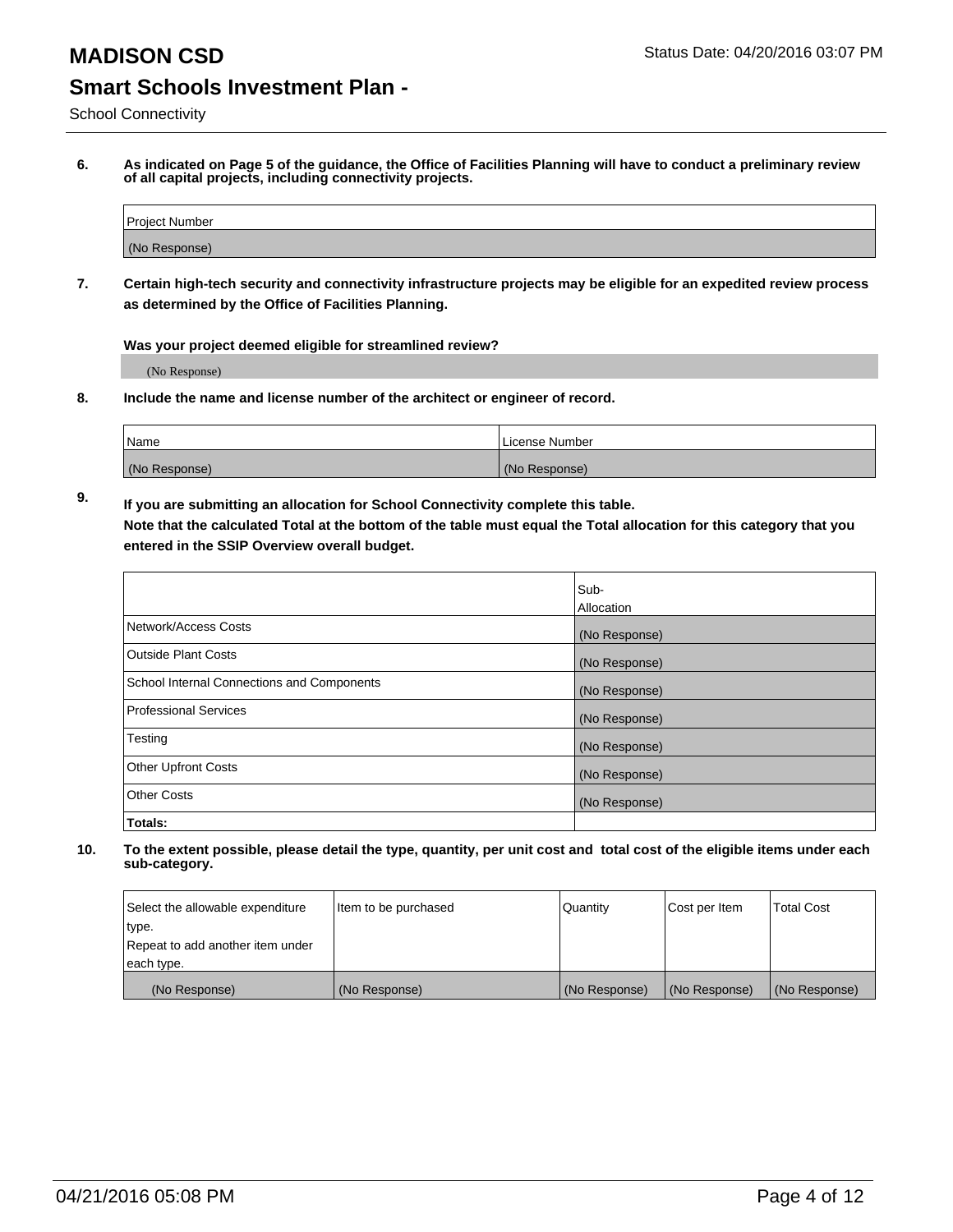Community Connectivity (Broadband and Wireless)

**1. Briefly describe how you intend to use Smart Schools Bond Act funds for high-speed broadband and/or wireless connectivity projects in the community.**

(No Response)

**2. Please describe how the proposed project(s) will promote student achievement and increase student and/or staff access to the Internet in a manner that enhances student learning and/or instruction outside of the school day and/or school building.**

(No Response)

**3. Community connectivity projects must comply with all the necessary local building codes and regulations (building and related permits are not required prior to plan submission).**

 $\Box$  I certify that we will comply with all the necessary local building codes and regulations.

**4. Please describe the physical location of the proposed investment.**

(No Response)

**5. Please provide the initial list of partners participating in the Community Connectivity Broadband Project, along with their Federal Tax Identification (Employer Identification) number.**

| <b>Project Partners</b> | <b>IFederal ID#</b> |
|-------------------------|---------------------|
| (No Response)           | (No Response)       |

**6. If you are submitting an allocation for Community Connectivity, complete this table.**

**Note that the calculated Total at the bottom of the table must equal the Total allocation for this category that you entered in the SSIP Overview overall budget.**

|                                    | Sub-Allocation |
|------------------------------------|----------------|
| Network/Access Costs               | (No Response)  |
| Outside Plant Costs                | (No Response)  |
| <b>Tower Costs</b>                 | (No Response)  |
| <b>Customer Premises Equipment</b> | (No Response)  |
| Professional Services              | (No Response)  |
| Testing                            | (No Response)  |
| <b>Other Upfront Costs</b>         | (No Response)  |
| <b>Other Costs</b>                 | (No Response)  |
| Totals:                            |                |

| Select the allowable expenditure | litem to be purchased | Quantity      | Cost per Item | <b>Total Cost</b> |
|----------------------------------|-----------------------|---------------|---------------|-------------------|
| type.                            |                       |               |               |                   |
| Repeat to add another item under |                       |               |               |                   |
| each type.                       |                       |               |               |                   |
| (No Response)                    | (No Response)         | (No Response) | (No Response) | (No Response)     |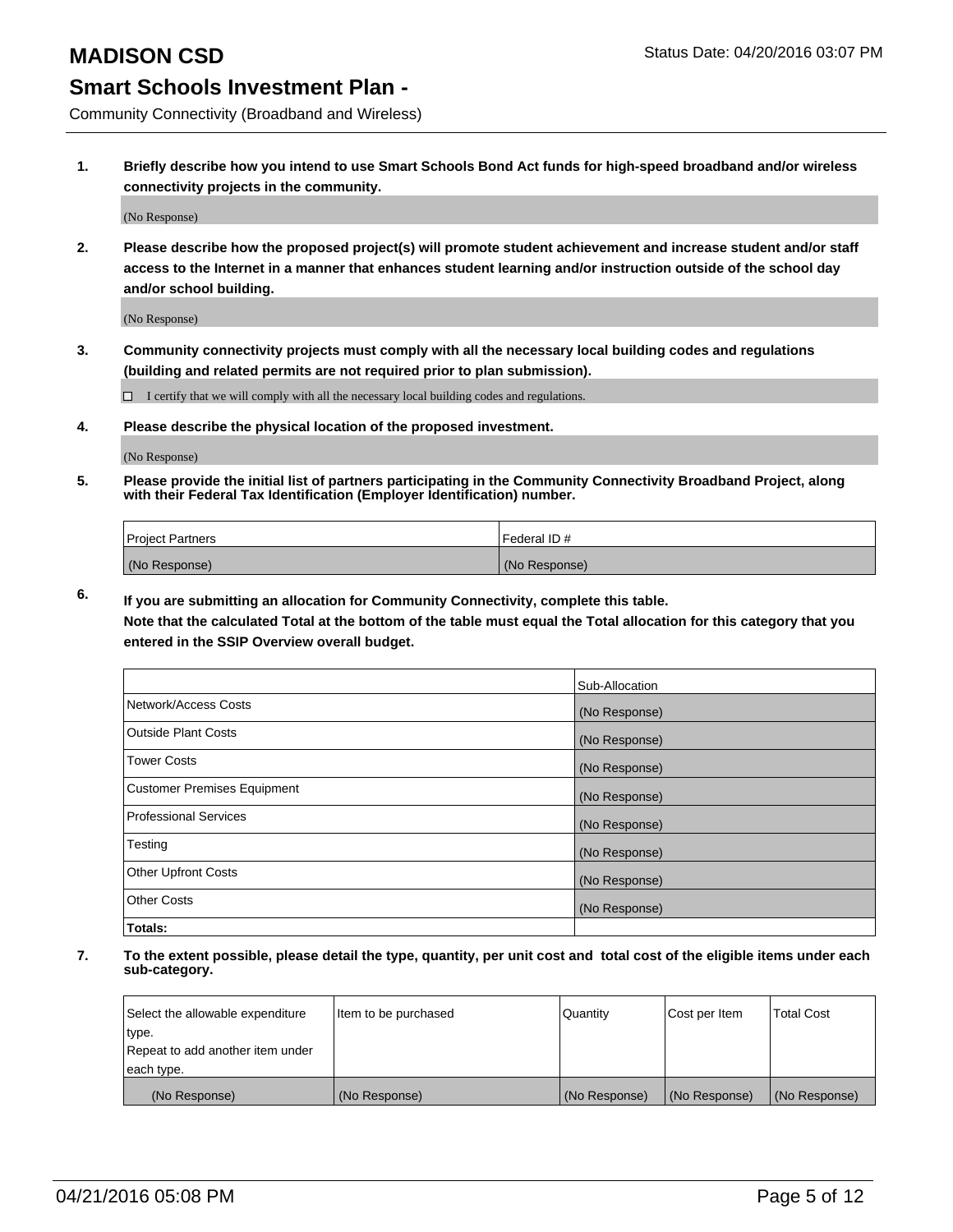#### Classroom Learning Technology

**1. In order for students and faculty to receive the maximum benefit from the technology made available under the Smart Schools Bond Act, their school buildings must possess sufficient connectivity infrastructure to ensure that devices can be used during the school day. Smart Schools Investment Plans must demonstrate that sufficient infrastructure that meets the Federal Communications Commission's 100 Mbps per 1,000 students standard currently exists in the buildings where new devices will be deployed, or is a planned use of a portion of Smart Schools Bond Act funds, or is under development through another funding source.**

**Smart Schools Bond Act funds used for technology infrastructure or classroom technology investments must increase the number of school buildings that meet or exceed the minimum speed standard of 100 Mbps per 1,000 students and staff within 12 months. This standard may be met on either a contracted 24/7 firm service or a "burstable" capability. If the standard is met under the burstable criteria, it must be:**

**1. Specifically codified in a service contract with a provider, and**

**2. Guaranteed to be available to all students and devices as needed, particularly during periods of high demand, such as computer-based testing (CBT) periods.**

**Please describe how your district already meets or is planning to meet this standard within 12 months of plan submission.**

Madison Central School District is currently at a speed of 100 Mbps per the districts total number of students.....(currently at 506). The investment that the school district will make in this area will ensure this continued standard. The school district will increase bandwidth to 1 Gb beginning May 2016.

- **1a. If a district believes that it will be impossible to meet this standard within 12 months, it may apply for a waiver of this requirement, as described on the Smart Schools website. The waiver must be filed and approved by SED prior to submitting this survey.**
	- $\Box$  By checking this box, you are certifying that the school district has an approved waiver of this requirement on file with the New York State Education Department.

## **2. Connectivity Speed Calculator (Required)**

|                         | Number of<br>Students | Multiply by<br>100 Kbps | to Convert to<br>Required<br>Speed in Mb | Divide by 1000 Current Speed Expected<br>l in Mb | Speed to be<br>Attained Within   Required<br>12 Months | Expected Date<br><b>When</b><br>Speed Will be<br>l Met |
|-------------------------|-----------------------|-------------------------|------------------------------------------|--------------------------------------------------|--------------------------------------------------------|--------------------------------------------------------|
| <b>Calculated Speed</b> | 509                   | 50,900                  | 50.9                                     | $100$ mb                                         | 1 Gb total                                             | already met                                            |

### **3. If the district wishes to have students and staff access the Internet from wireless devices within the school building, or in close proximity to it, it must first ensure that it has a robust Wi-Fi network in place that has sufficient bandwidth to meet user demand.**

**Please describe how you have quantified this demand and how you plan to meet this demand.**

The Madison Central School District has consulted with the Mohawk Regional Information Center to determine bandwidth, technology and equipment needs including switches, fiber and access points. The MORIC and the Madison Central School District has determined that maintaining existing fiber connections in the district, updating certain switches, and the addition of approximately 12 access points will provide more than sufficient bandwidth to meet user demand in at least a 1:1 device environment.

**4. All New York State public school districts are required to complete and submit an Instructional Technology Plan survey to the New York State Education Department in compliance with Section 753 of the Education Law and per Part 100.12 of the Commissioner's Regulations.**

**Districts that include educational technology purchases as part of their Smart Schools Investment Plan must have a submitted and approved Instructional Technology Plan survey on file with the New York State Education Department.**

By checking this box, you are certifying that the school district has an approved Instructional Technology Plan survey on file with the New York State Education Department.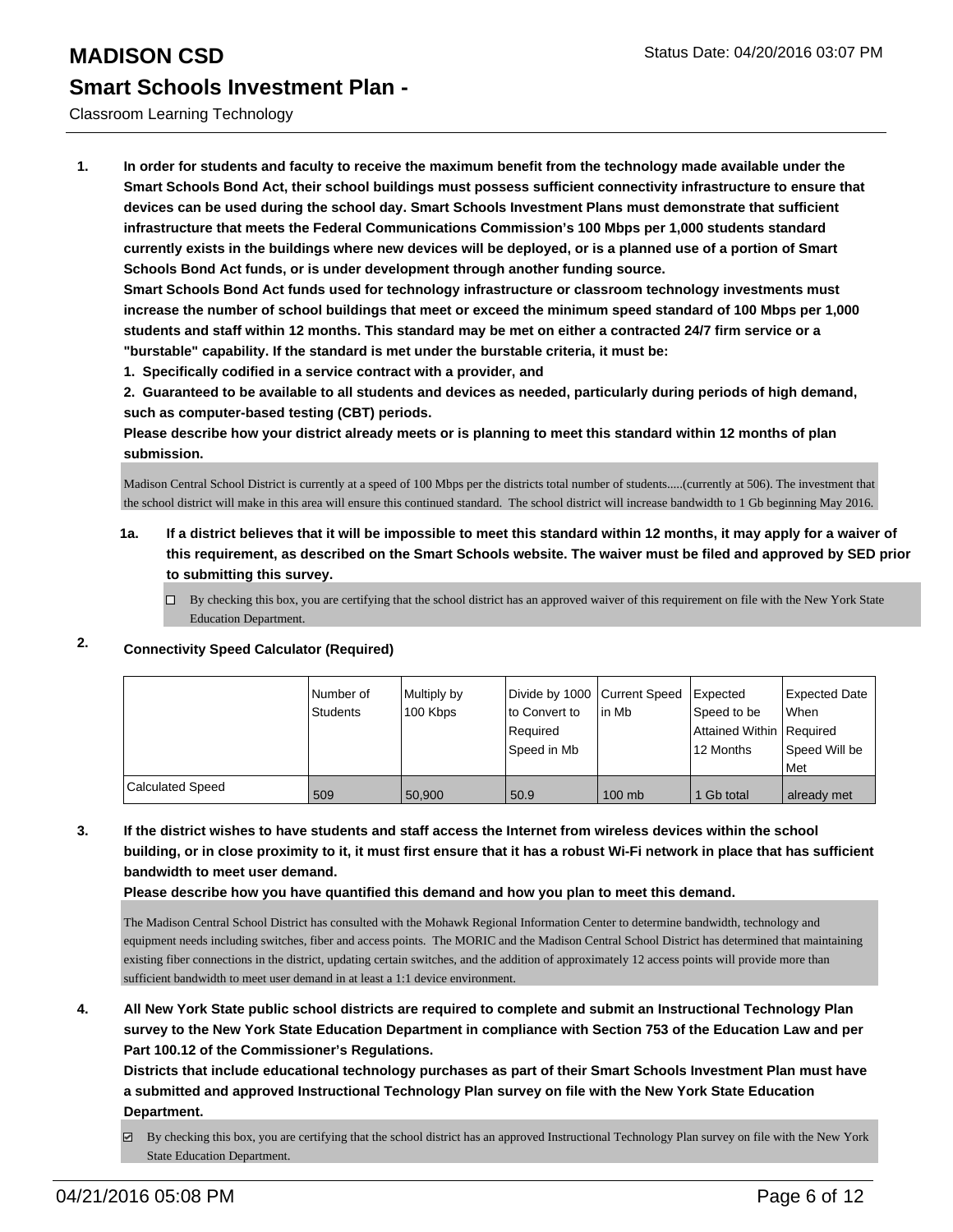Classroom Learning Technology

### **5. Describe the devices you intend to purchase and their compatibility with existing or planned platforms or systems. Specifically address the adequacy of each facility's electrical, HVAC and other infrastructure necessary to install and support the operation of the planned technology.**

The Madison Central School District intends to purchase additional chromebooks to implement a 1:1 device program. These devices are already being utilized in the 6-8 grades and are connecting to the district's wireless infrastructure. As part of the Smart Schools Investment Plan the district will expand this program utilizing similar devices to include all grades 3rd through 12th. For PK-2 grades students will have a 1:1 device program consisting of ipads. Currently, Madison has 80 ipads for student use. The addition of 50 ipads will allow students in those grades to each have an ipad for use in the classroom with age appropriate apps. Madison currently has an account for the purchase of ipad apps that will more than adequately cover future needs.

Replacement of several (approximately 8 classrooms) smartboard/projector systems will be included in the Smart Investment Plan. Outdated smartboards/projectors will be replaced by LED flat panel touchscreens in classrooms. These touchscreens will be able to easily connect to our network.

Each classroom now has at minimum 40 amp service providing adequate charging ability for the chromebooks in use in each particular classroom. Infrastructure-wise each classroom will be able to accomodate the chromebooks via existing laptop carts and existing storage units.

#### **6. Describe how the proposed technology purchases will:**

- **> enhance differentiated instruction;**
- **> expand student learning inside and outside the classroom;**
- **> benefit students with disabilities and English language learners; and**
- **> contribute to the reduction of other learning gaps that have been identified within the district.**

**The expectation is that districts will place a priority on addressing the needs of students who struggle to succeed in a rigorous curriculum. Responses in this section should specifically address this concern and align with the district's Instructional Technology Plan (in particular Question 2 of E. Curriculum and Instruction: "Does the district's instructional technology plan address the needs of students with disabilities to ensure equitable access to instruction, materials and assessments?" and Question 3 of the same section: "Does the district's instructional technology plan address the provision of assistive technology specifically for students with disabilities to ensure access to and participation in the general curriculum?"**

The purchase of devices for the Madison Central School District's 1:1 program will enhance differentiated instruction by allowing students additional resources from the Internet, apps and the availability of student learning both inside the classroom and outside. Teachers will be able to utilize various apps that can differentiate reading levels, utilize on-line document and presentation tools and utilize in-class time more efficiently by applying methods such as flipped classroom strategies. In turn, these strategies will benefit students with disabilities and English language learners by allowing teachers more time with individual students.

Replacement of smartboard/projectors will enhance the learning experience in classrooms for all students. Improved and advanced audio and visual technology will allow all students to see and hear classroom material with more clarity.

To ensure equitable access to instruction, materials and assessments to students with disabilities at Madison Central School District, the CSE chairperson consults with appropriate staff to determine what is needed based on the individual student needs. The CSE chairperson then reviews this in the student's CSE meeting and implements through the student plan. All individualized education plans are then reviewed each year to ensure compliance.

To ensure that students with disabilities, that are either in the public school setting or have been placed in nonpublic schools, have access to and participate in the general curriculum the CSE chairperson will consult with the Technology Coordinator to ascertain whether current technology is in the District's inventory and if that technology will address the needs of the student. If the technology is not readily available the district will research and, if possible, obtain samples or demos to potential technology to purchase. If possible the student will try the technology first-hand. If the technology addresses the needs of the student the district will purchase it.

### **7. Where appropriate, briefly describe how the proposed technology purchases will enhance ongoing communication with parents and other stakeholders and help the district facilitate technology-based regional partnerships, including distance learning and other efforts.**

Initiating a 1:1 program will allow each student to communicate with colleges for on-line courses and for additional elective classes and for information 24/7 in school and at home.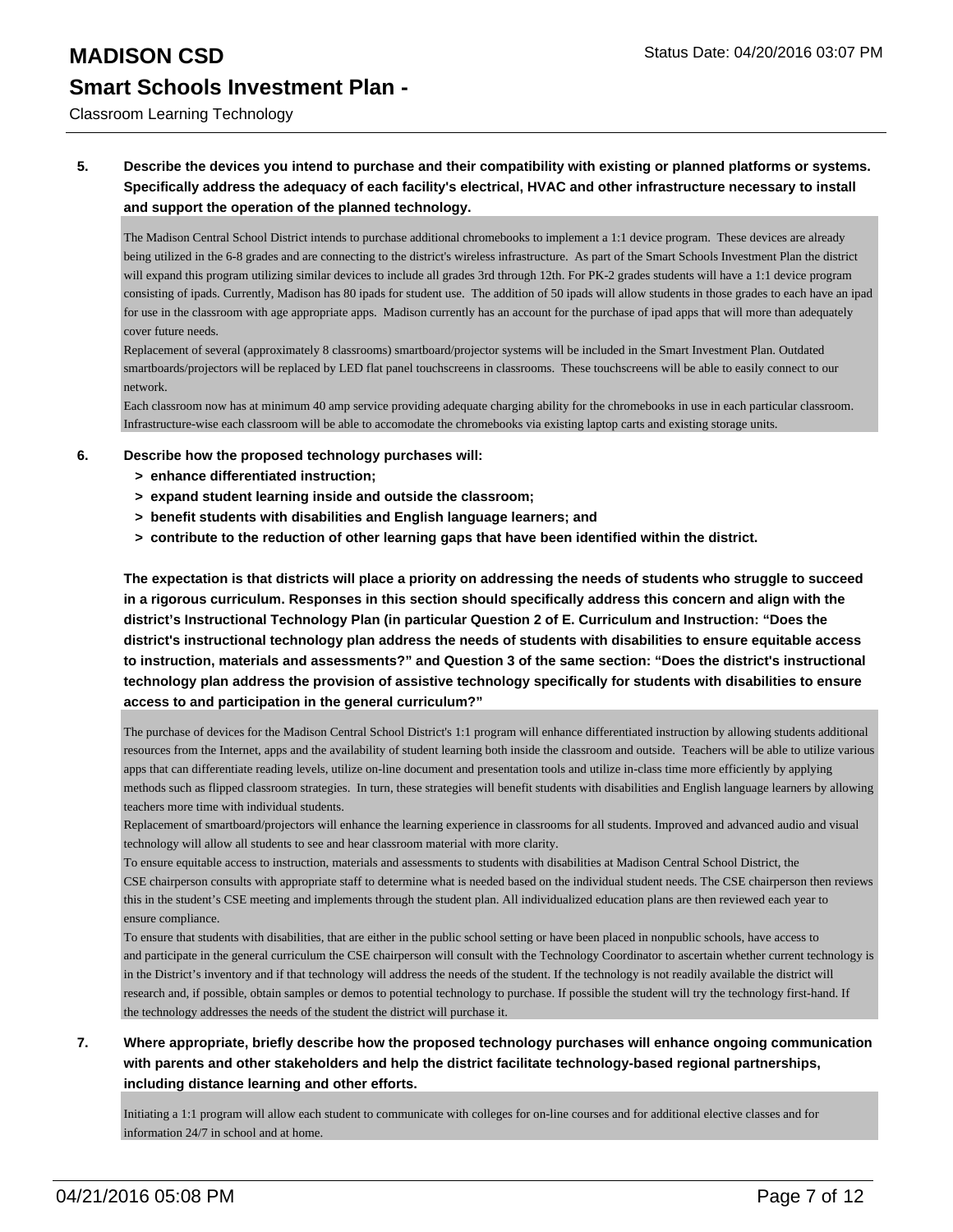Classroom Learning Technology

**8. Describe the district's plan to provide professional development to ensure that administrators, teachers and staff can employ the technology purchased to enhance instruction successfully.**

**Note: This response should be aligned and expanded upon in accordance with your district's response to Question 1 of F. Professional Development of your Instructional Technology Plan: "Please provide a summary of professional development offered to teachers and staff, for the time period covered by this plan, to support technology to enhance teaching and learning. Please include topics, audience and method of delivery within your summary."**

| Time Frame                                | Topics                                                                           | Audience             | Method of Delivery                                 | Presenters                                         |
|-------------------------------------------|----------------------------------------------------------------------------------|----------------------|----------------------------------------------------|----------------------------------------------------|
| On-going                                  | Google classroom                                                                 | Pk-12 grade teachers | Workshop, congruent<br>periods                     | <b>Technology Coordinator</b>                      |
| On-going                                  | Classroom, website,<br>schooltools, other<br>technology integration<br>practices | Pk-12 grade teachers | Congruent planning times -<br><b>Tech Tuesdays</b> | Teachers, Technology<br>Coordinator, Model Schools |
| On-going Superintendent<br>Days 2015-2018 | <b>Technology Integration</b>                                                    | Pk-12 Teachers/Staff | Superintendent Days,<br>workshops, presentations   | Technology Coordinator,<br>Model Schools           |

- **9. Districts must contact the SUNY/CUNY teacher preparation program that supplies the largest number of the district's new teachers to request advice on innovative uses and best practices at the intersection of pedagogy and educational technology.**
	- $\boxtimes$  By checking this box, you certify that you have contacted the SUNY/CUNY teacher preparation program that supplies the largest number of your new teachers to request advice on these issues.
- **10. A district whose Smart Schools Investment Plan proposes the purchase of technology devices and other hardware must account for nonpublic schools in the district.**

**Are there nonpublic schools within your school district?**

| П | Yes |  |
|---|-----|--|
|   |     |  |

- $\blacksquare$  No
- **11. Nonpublic Classroom Technology Loan Calculator**

**The Smart Schools Bond Act provides that any Classroom Learning Technology purchases made using Smart Schools funds shall be lent, upon request, to nonpublic schools in the district. However, no school district shall be required to loan technology in amounts greater than the total obtained and spent on technology pursuant to the Smart Schools Bond Act and the value of such loan may not exceed the total of \$250 multiplied by the nonpublic school enrollment in the base year at the time of enactment.**

**See:**

**http://www.p12.nysed.gov/mgtserv/smart\_schools/docs/Smart\_Schools\_Bond\_Act\_Guidance\_04.27.15\_Final.pdf.**

|                                         | 1. Classroom<br>Technology<br>Sub-allocation | 12. Public<br>Enrollment<br>$(2014 - 15)$ | 3. Nonpublic<br>Enrollment<br>$(2014 - 15)$ | l 4. Sum of<br>Public and<br>l Nonpublic<br>Enrollment | 5. Total Per<br>Pupil Sub-<br>Iallocation                                                     | 6. Total<br>Nonpublic Loan<br>Amount |
|-----------------------------------------|----------------------------------------------|-------------------------------------------|---------------------------------------------|--------------------------------------------------------|-----------------------------------------------------------------------------------------------|--------------------------------------|
| Calculated Nonpublic Loan<br>l Amount i |                                              |                                           |                                             |                                                        | (No Response)   (No Response)   (No Response)   (No Response)   (No Response)   (No Response) |                                      |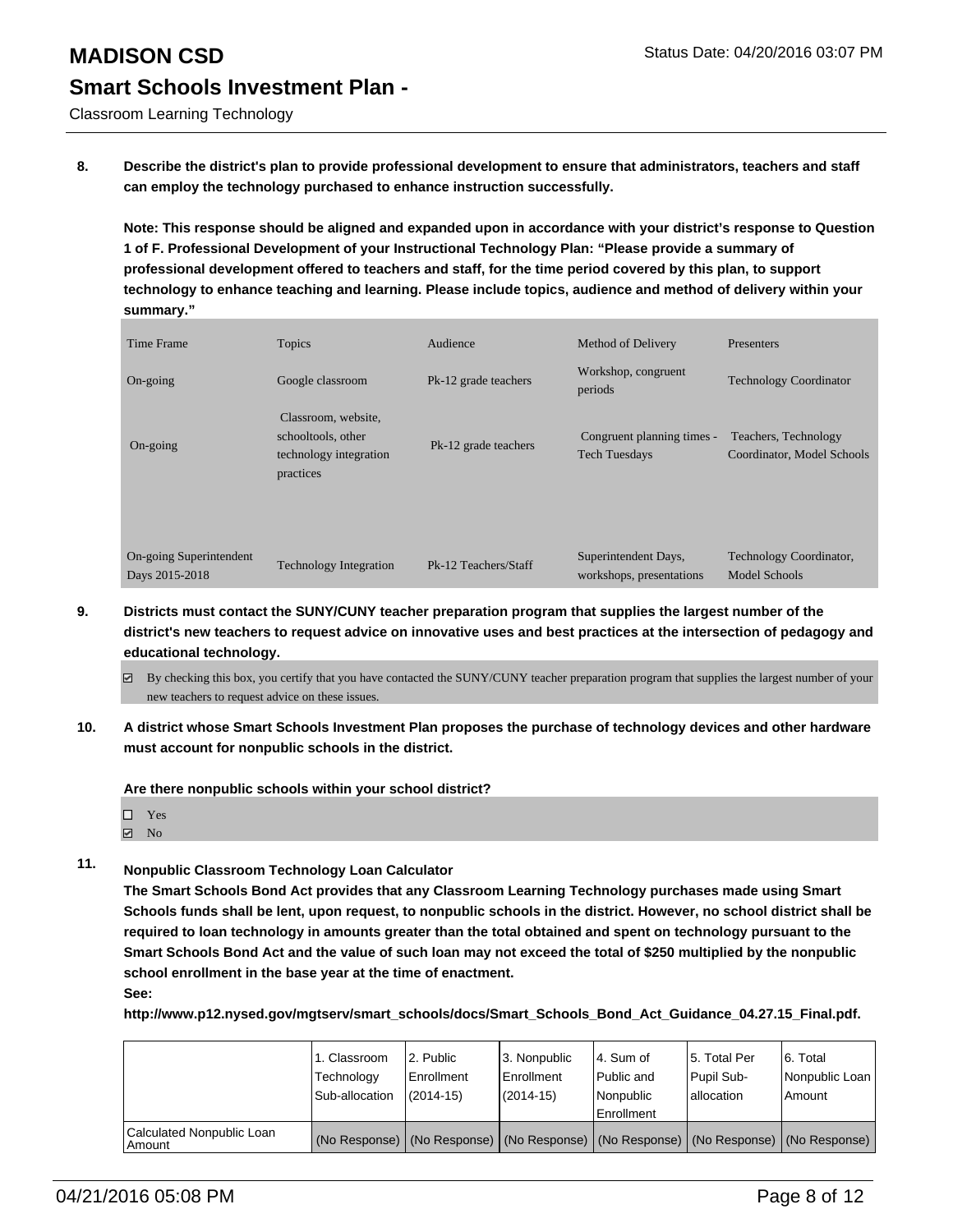Classroom Learning Technology

**12. To ensure the sustainability of technology purchases made with Smart Schools funds, districts must demonstrate a long-term plan to maintain and replace technology purchases supported by Smart Schools Bond Act funds. This sustainability plan shall demonstrate a district's capacity to support recurring costs of use that are ineligible for Smart Schools Bond Act funding such as device maintenance, technical support, Internet and wireless fees, maintenance of hotspots, staff professional development, building maintenance and the replacement of incidental items. Further, such a sustainability plan shall include a long-term plan for the replacement of purchased devices and equipment at the end of their useful life with other funding sources.**

 $\boxdot$  By checking this box, you certify that the district has a sustainability plan as described above.

**13. Districts must ensure that devices purchased with Smart Schools Bond funds will be distributed, prepared for use, maintained and supported appropriately. Districts must maintain detailed device inventories in accordance with generally accepted accounting principles.**

By checking this box, you certify that the district has a distribution and inventory management plan and system in place.

**14. If you are submitting an allocation for Classroom Learning Technology complete this table. Note that the calculated Total at the bottom of the table must equal the Total allocation for this category that you entered in the SSIP Overview overall budget.**

|                          | Sub-Allocation |
|--------------------------|----------------|
| Interactive Whiteboards  | 30,000         |
| <b>Computer Servers</b>  | (No Response)  |
| <b>Desktop Computers</b> | (No Response)  |
| Laptop Computers         | 122,500        |
| <b>Tablet Computers</b>  | 22,500         |
| <b>Other Costs</b>       | (No Response)  |
| Totals:                  | 175,000.00     |

| Select the allowable expenditure<br>type.<br>Repeat to add another item under<br>each type. | Item to be Purchased                                                      | Quantity      | Cost per Item | <b>Total Cost</b> |
|---------------------------------------------------------------------------------------------|---------------------------------------------------------------------------|---------------|---------------|-------------------|
| <b>Laptop Computers</b>                                                                     | Chromebooks                                                               | 350           | 350           | 122,500           |
|                                                                                             |                                                                           |               |               |                   |
| <b>Tablet Computers</b>                                                                     | Apple ipads                                                               | 50            | 450           | 22,500            |
| Interactive Whiteboards                                                                     | Interactive whiteboards, (for example:<br>Infocus J-touch or Sharp Aguos) | 12            | 2,500         | 30,000            |
| (No Response)                                                                               | (No Response)                                                             | (No Response) | (No Response) | (No Response)     |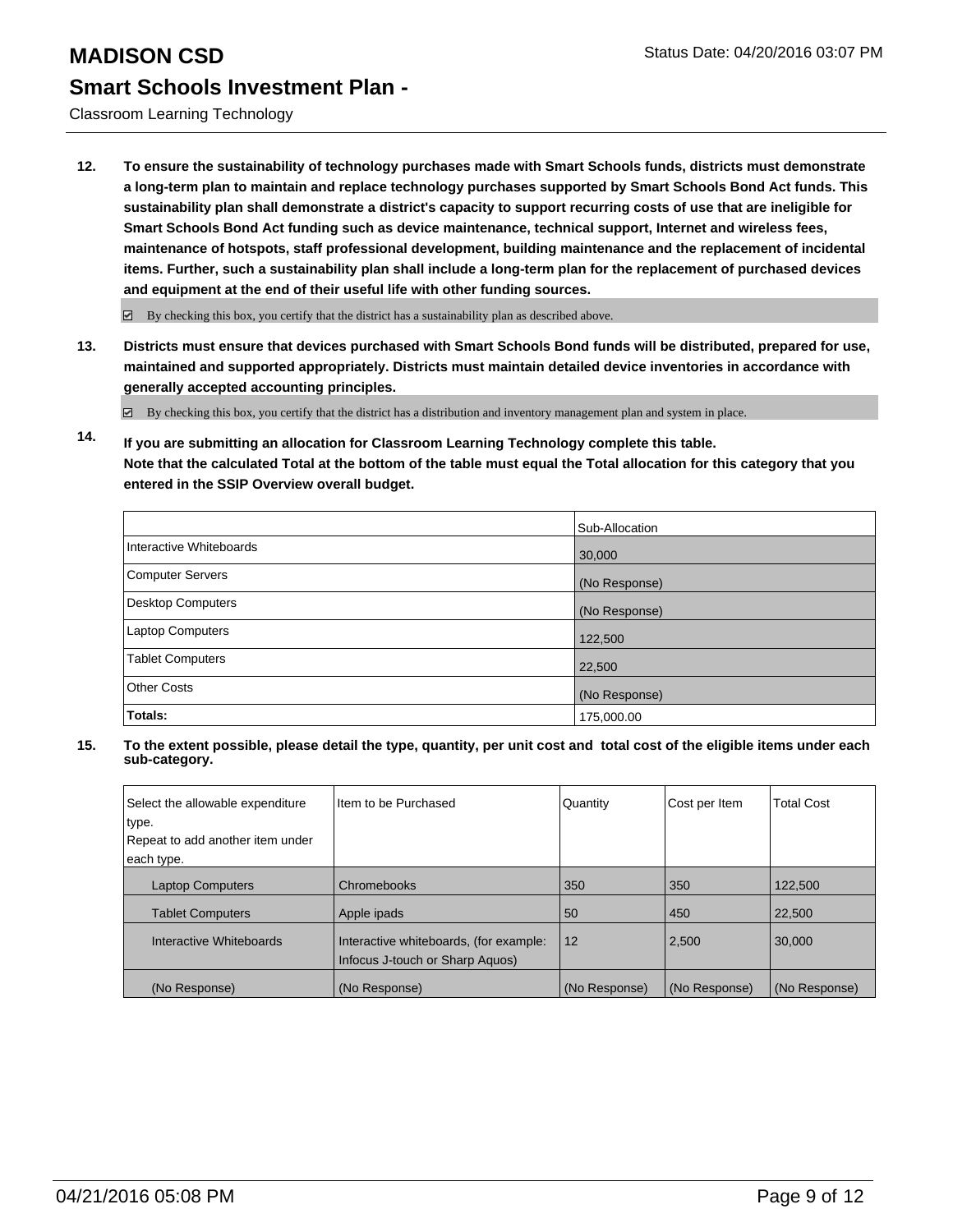Pre-Kindergarten Classrooms

**1. Provide information regarding how and where the district is currently serving pre-kindergarten students and justify the need for additional space with enrollment projections over 3 years.**

(No Response)

- **2. Describe the district's plan to construct, enhance or modernize education facilities to accommodate prekindergarten programs. Such plans must include:**
	- **Specific descriptions of what the district intends to do to each space;**
	- **An affirmation that pre-kindergarten classrooms will contain a minimum of 900 square feet per classroom;**
	- **The number of classrooms involved;**
	- **The approximate construction costs per classroom; and**
	- **Confirmation that the space is district-owned or has a long-term lease that exceeds the probable useful life of the improvements.**

(No Response)

**3. Smart Schools Bond Act funds may only be used for capital construction costs. Describe the type and amount of additional funds that will be required to support ineligible ongoing costs (e.g. instruction, supplies) associated with any additional pre-kindergarten classrooms that the district plans to add.**

(No Response)

**4. All plans and specifications for the erection, repair, enlargement or remodeling of school buildings in any public school district in the State must be reviewed and approved by the Commissioner. Districts that plan capital projects using their Smart Schools Bond Act funds will undergo a Preliminary Review Process by the Office of Facilities Planning.**

| Project Number |  |
|----------------|--|
| (No Response)  |  |

**5. If you have made an allocation for Pre-Kindergarten Classrooms, complete this table. Note that the calculated Total at the bottom of the table must equal the Total allocation for this category that you**

**entered in the SSIP Overview overall budget.**

|                                          | Sub-Allocation |
|------------------------------------------|----------------|
| Construct Pre-K Classrooms               | (No Response)  |
| Enhance/Modernize Educational Facilities | (No Response)  |
| Other Costs                              | (No Response)  |
| Totals:                                  |                |

| Select the allowable expenditure | Item to be purchased | Quantity      | Cost per Item | <b>Total Cost</b> |
|----------------------------------|----------------------|---------------|---------------|-------------------|
| type.                            |                      |               |               |                   |
| Repeat to add another item under |                      |               |               |                   |
| each type.                       |                      |               |               |                   |
| (No Response)                    | (No Response)        | (No Response) | (No Response) | (No Response)     |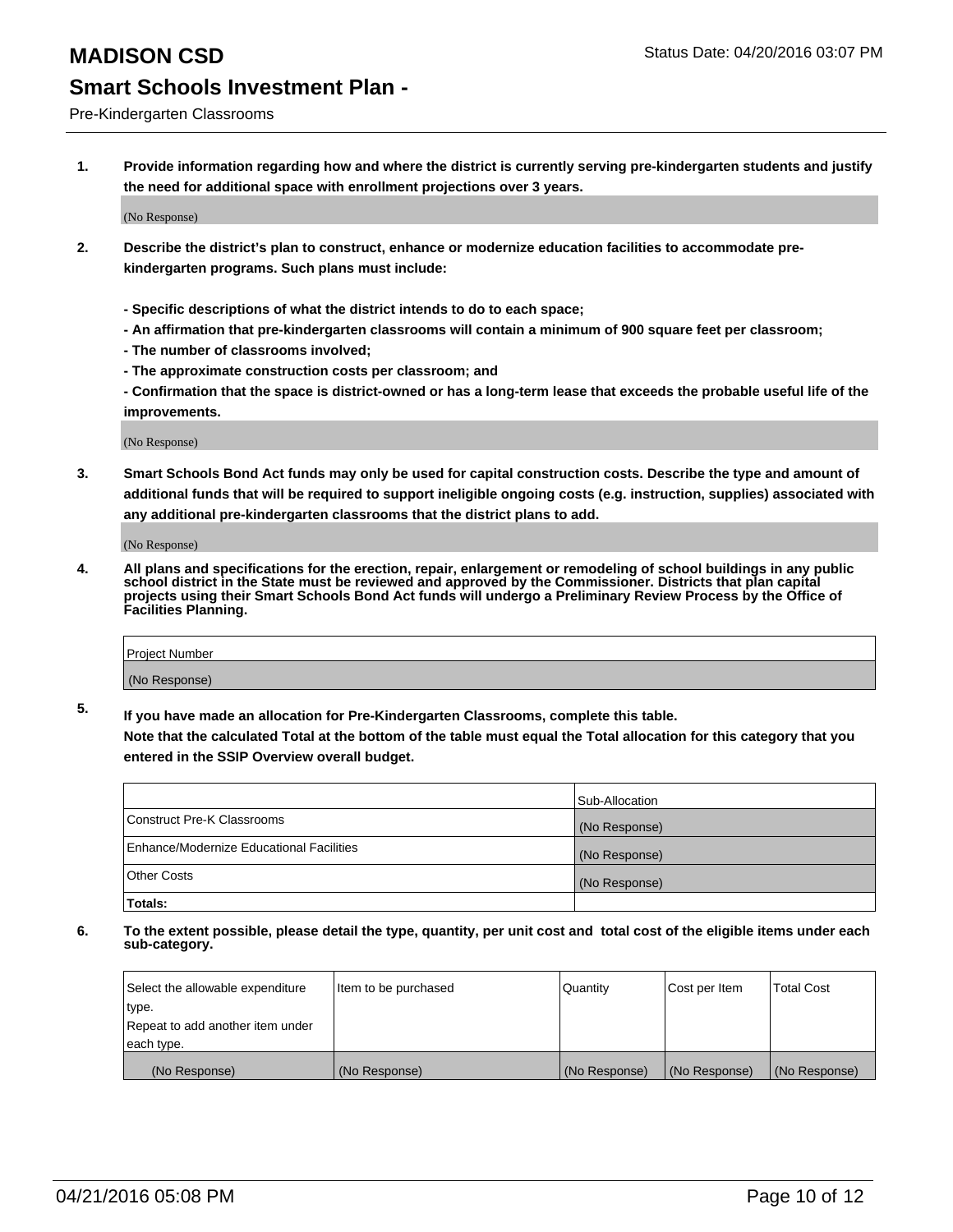Replace Transportable Classrooms

**1. Describe the district's plan to construct, enhance or modernize education facilities to provide high-quality instructional space by replacing transportable classrooms.**

(No Response)

**2. All plans and specifications for the erection, repair, enlargement or remodeling of school buildings in any public school district in the State must be reviewed and approved by the Commissioner. Districts that plan capital projects using their Smart Schools Bond Act funds will undergo a Preliminary Review Process by the Office of Facilities Planning.**

| Project Number |  |
|----------------|--|
| (No Response)  |  |

**3. For large projects that seek to blend Smart Schools Bond Act dollars with other funds, please note that Smart Schools Bond Act funds can be allocated on a pro rata basis depending on the number of new classrooms built that directly replace transportable classroom units.**

**If a district seeks to blend Smart Schools Bond Act dollars with other funds describe below what other funds are being used and what portion of the money will be Smart Schools Bond Act funds.**

(No Response)

**4. If you have made an allocation for Replace Transportable Classrooms, complete this table. Note that the calculated Total at the bottom of the table must equal the Total allocation for this category that you entered in the SSIP Overview overall budget.**

|                                                | Sub-Allocation |
|------------------------------------------------|----------------|
| Construct New Instructional Space              | (No Response)  |
| Enhance/Modernize Existing Instructional Space | (No Response)  |
| <b>Other Costs</b>                             | (No Response)  |
| Totals:                                        |                |

| Select the allowable expenditure | Item to be purchased | Quantity      | Cost per Item | <b>Total Cost</b> |
|----------------------------------|----------------------|---------------|---------------|-------------------|
| type.                            |                      |               |               |                   |
| Repeat to add another item under |                      |               |               |                   |
| each type.                       |                      |               |               |                   |
| (No Response)                    | (No Response)        | (No Response) | (No Response) | (No Response)     |